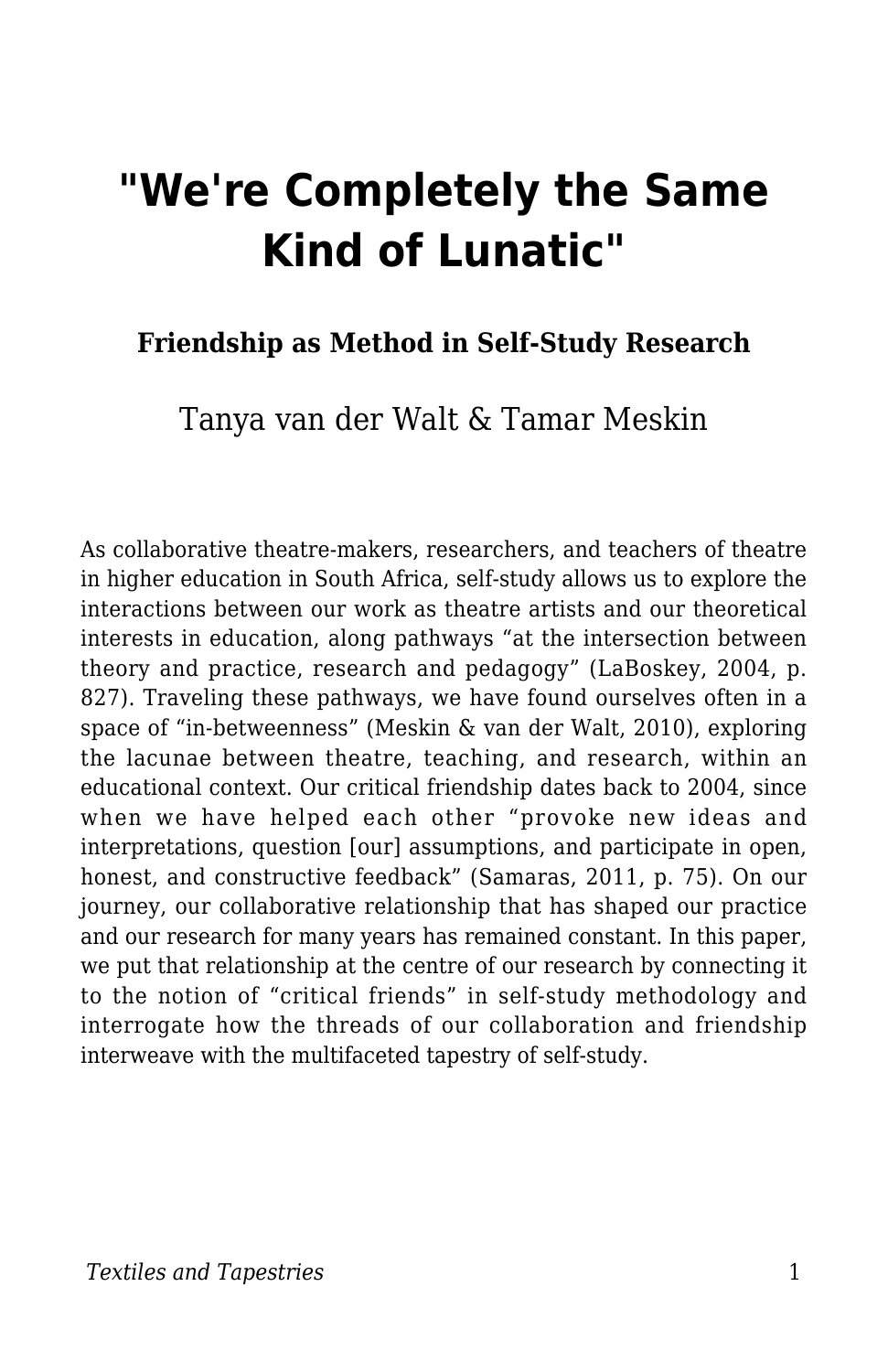## **Objectives**

A core element of self-study research is making use of 'critical friends', who act as "interested, invested partner[s] in the research endeavour" (Meskin et al*.,* 2014, p. 9). The value of critical friends is noted in much self-study research (Costa & Kallick, 1993; Whitehead & McNiff, 2006; Pinnegar & Hamilton, 2010; Samaras, 2011). In this paper, we seek to extend this thinking, as well as Tillman-Healy's (2003) notion of "friendship as method", and interrogate our own critical friend dyad to offer one 'enactment' of a critical friendship collaboration.

Our critical friendship, which began as a casual friendship at work and deepened over many years into a close personal friendship beyond the world of work, is a result of the continued thinking together that underpins everything that we do in our collaborative practice as co-creators, co-directors, and co-researchers. In our collaborative work, we have engaged in an ongoing process of what Samaras (2011) calls "dialogic validity" (p. 219) rooted in our longstanding friendship, through our continued conversations, sometimes amicable and sometimes contested (often informal and unrecorded), that have helped to shape our thinking. These intersubjective exchanges create a dialogic space in which our ideas are tested, debated, and built upon, through encouragement and critical engagement. We believe that it is our personal friendship that gives the critical aspect its particular power.

Our intention in this paper is to position the notion of *friendship* at the centre of self- study research, through exploring our enactment of critical friendship, as a creative expansion of the methodology. Thus, we ask:

1. How does our personal, creative, and collaborative friendship impact our critical friend relationship as self-study researchers?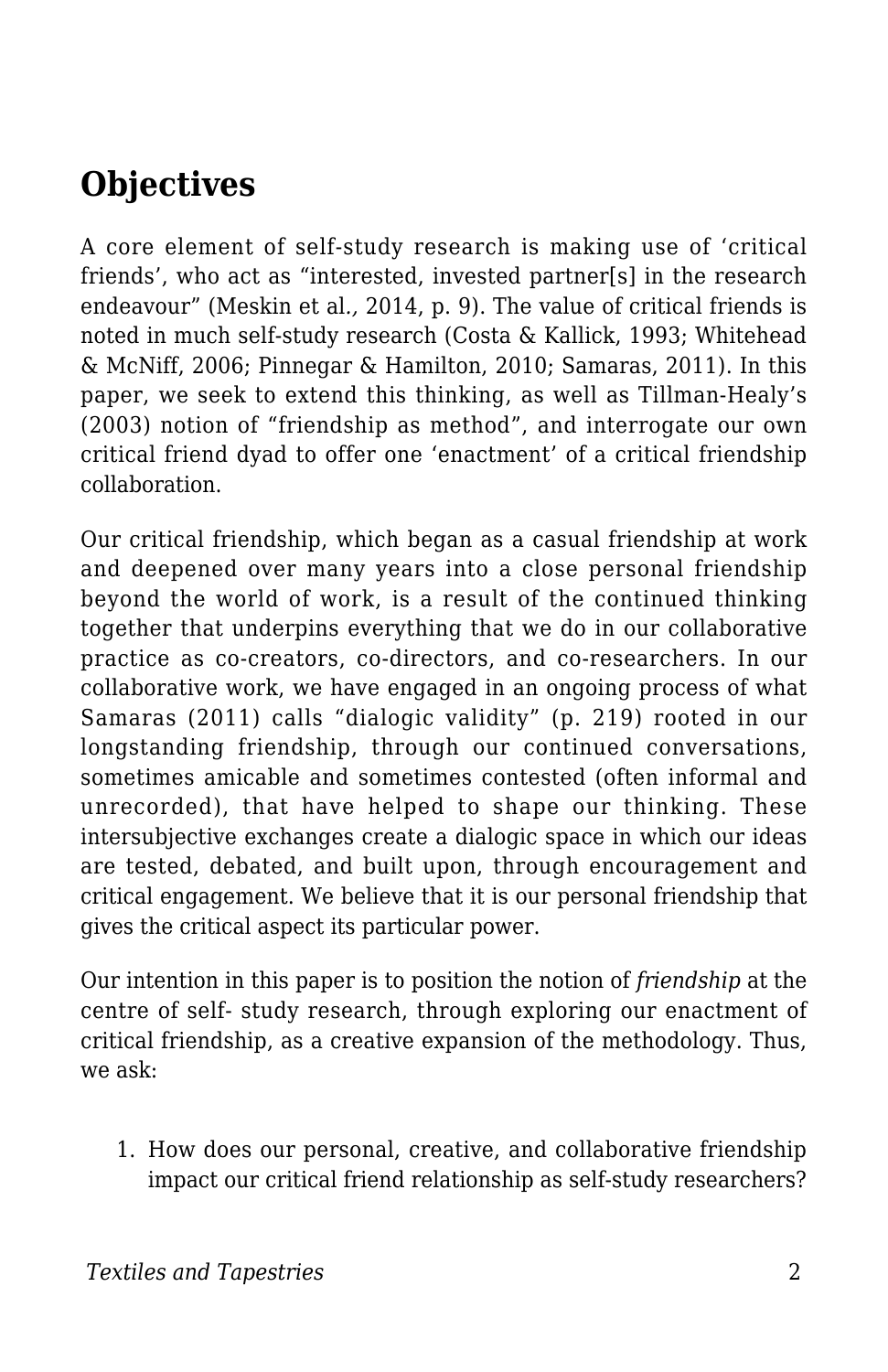2. How do we understand the concept and functioning of critical friendship from this perspective?

In so doing, we seek to "develop understanding of practice that then turns back on itself to be useful both to the self-engaged in the practice and others who are practitioners" (Pinnegar, et al., 2010, p. 205).

### **Methods**

To explore our critical friendship, we examined our own collaborative practice through the use of Reciprocal Self Interviews (RSI) (Meskin et al*.,* 2014), as well as a lengthy recorded conversation where we discussed our ways of working together $^{\rm l}$ . In both, we used questioning and dialogue to excavate nodal moments where our friendship enabled a deeper experience of critique and knowledge exchange. In so doing, we were enacting critical friendship, as described by Costa and Kallick (1993), where the critical friend

is a trusted person who asks provocative questions, provides data to be examined through another lens, and offers critique of a person's work as a friend. (p. 50)

Critique "as a friend" is important; in our experience, our personal friendship allows a more probing critique, one that reflects our insights into who we are as people, and affects how such critique is received. We do not shy away from the difficult or contested; rather, our personal friendship serves as a safe space, protecting us as we grapple with the most challenging aspects of our work. Writing about the RSI as a method, we observed: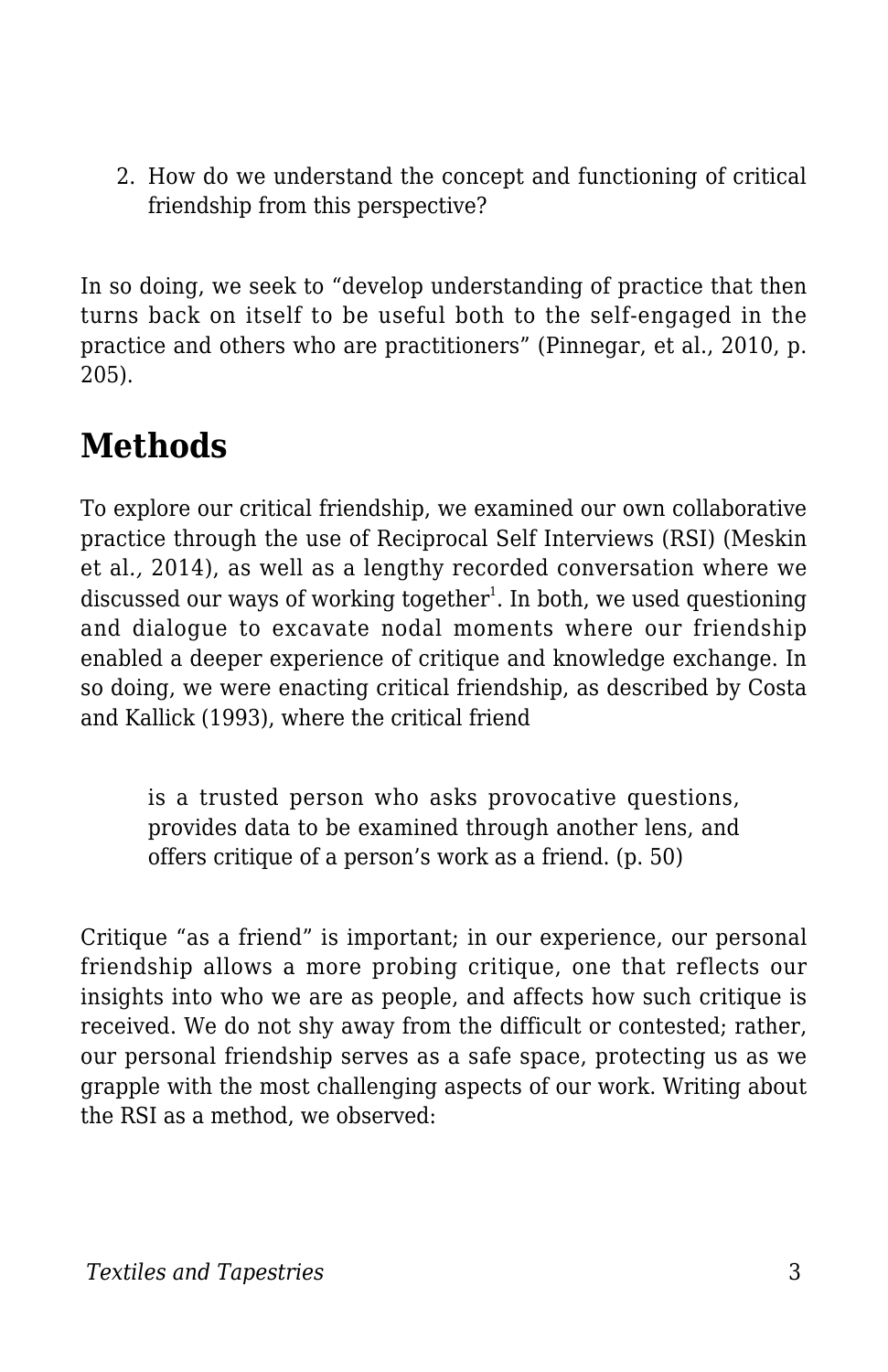It was like looking into the mirror...we are not always comfortable with what we see, but the more we explore our inward gaze and receive feedback from the critical friend, the more our image can shift, evolve and acquire depth, complexity and texture... (Meskin et al., 2014, p. 15)

The RSI provided important markers of our critical friendship, in terms of both the content generated and the methodological practice, which we have continued to explore.

Our recent work using object inquiry to understand and research creative practice (see Meskin et al., 2017) has also impacted how we imagine our personal friendship as the key to the critical friend relationship we enjoy. After carrying out the RSI, and as we began writing this paper, we began to consider how many everyday objects are present when we are together and how their materiality operates as a liberating mechanism for our creative, critical work together (Pahl, 2010; Mitchell, 2011). We examined our critical friendship retrospectively, looking to identify significant objects which form a part of our working process. We then used these objects as anchor points; both their denotative and connotative meanings allowing us to explore different aspects of the understanding we seek to give and receive as critical friends. In this way, we construct a metacognitive discussion between friends about using friendship as a research technique, enabling a unique shared/sharing process that contributes to our educational research. Thus, we offer here an "exemplar" (Mishler, 1990, p. 448) of critical friendship in action; a critical friendship with the emphasis on the friendship, rather than the critique, foregrounding the value of collaborative practice as art, teaching and learning, and research.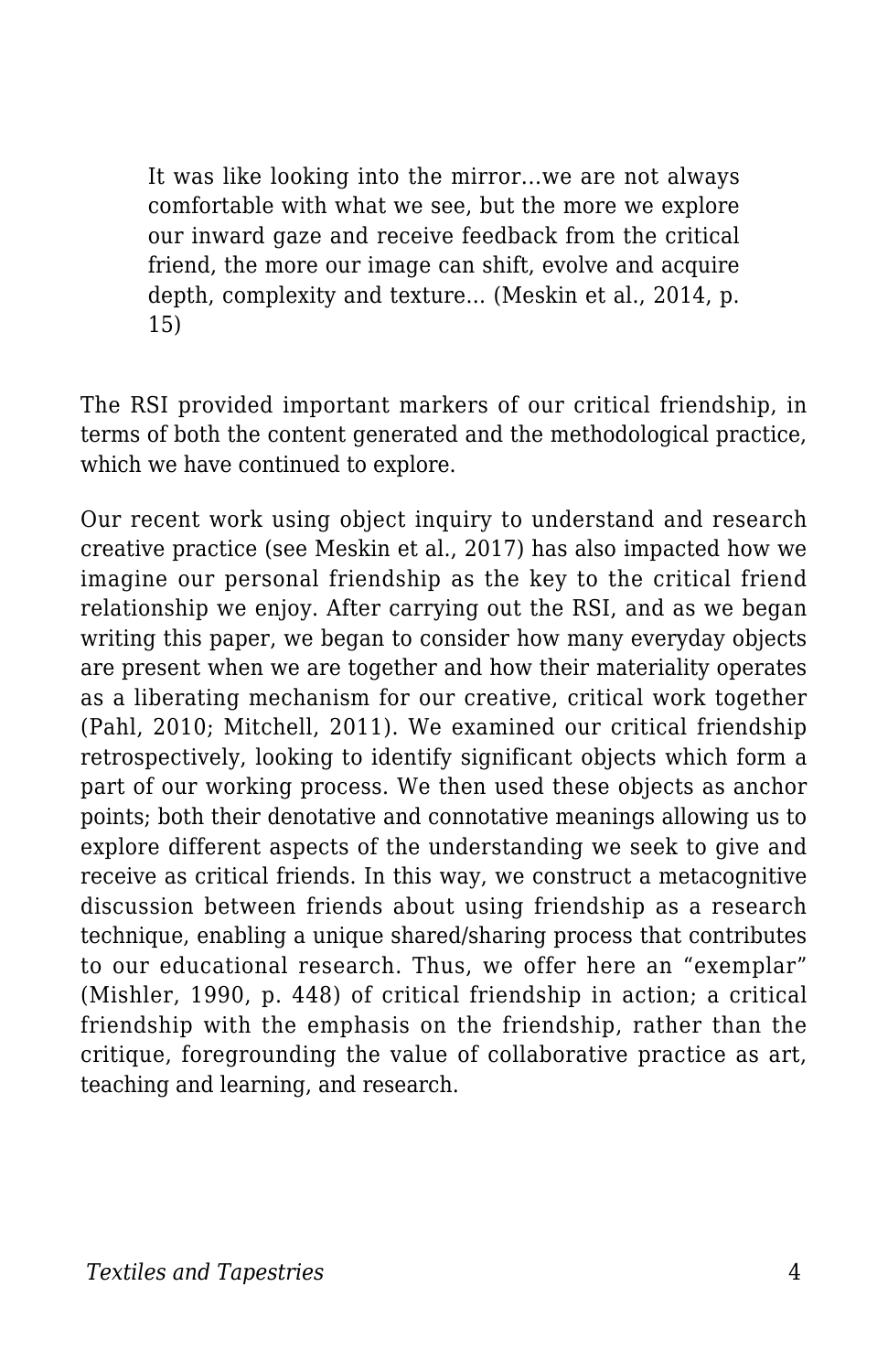## **A Critical Friends Toolbox**

Our collaborative partnership is rooted in our personal friendship. Like most creative collaborations, ours evolved out of a casual work relationship, and as the professional collaboration grew, so did our sense of personal commitment to each other. As we learned to work together as co-creators of theatre work, as co-directors of scripted texts, as co-researchers of creative practice, and as scholarly coauthors, so we began to share other aspects of our lives with each other, with increasing intimacy and trust. Our collaboration thus began organically and evolved instinctively over the progress of our many projects together. In our recorded conversation, we discussed this 'casual' beginning to our collaborative work:

Tamar: And then I remember talking about that  $\mathrm{TIE}^2$ project, and thinking this is interesting, she gets me, and we were talking about...

Tanya: We're completely the same kind of lunatic.

Tamar: Yes, we were talking about how to make 'Macbeth' accessible and what would we do with it, and how would we make it work with these kids …. But I mean we didn't sit down to discuss this is what we're going to do. It was very kind of informal… in terms of the actual collaboration, we never sat down and went okay, now we are going to have a collaboration. It just kind of happened.

This casual and organic beginning has continued to set the tone for our work together. We have never developed formal structures or procedures for our collaborative work; rather, we tend to work in an organic and visceral way, making what Tamar calls "a heart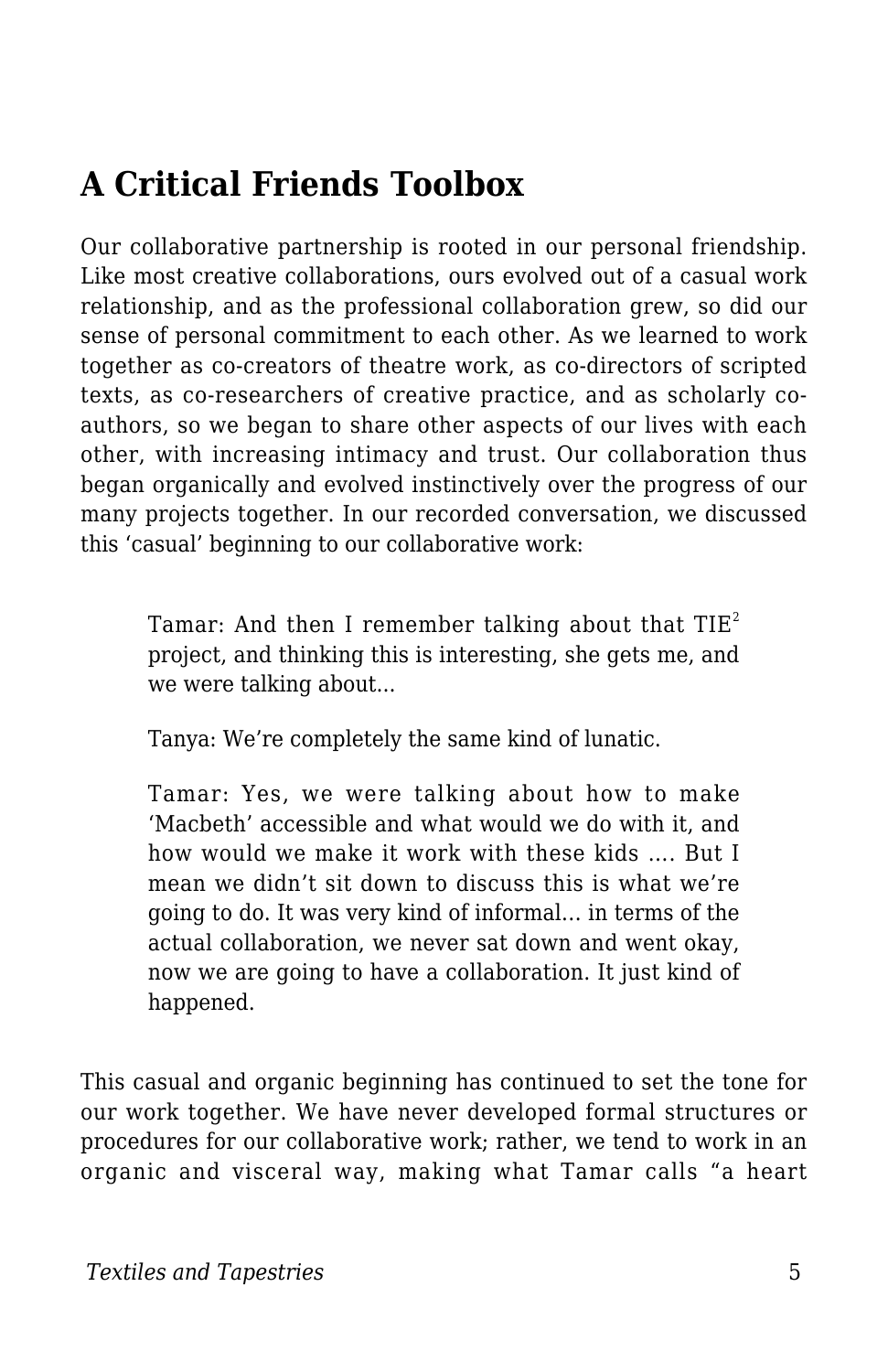connection and a head connection" to our work.

To understand our practice more fully, and to advocate for self-study of creative practice, by exploring how our personal and critical friendship underpins our research and demonstrating the material and immaterial elements that make it work—what makes us "completely the same kind of lunatic"—we have constructed our Critical Friends Toolbox from the objects we identified as being significant in our working together. The objects stand for and embody our understandings of our own critical friend relationship. In the rest of this paper, we will unpack this metaphorical toolbox to demonstrate what we do, how we do it, and why.

#### *A Bottle of Wine and Two Glasses*

At the centre of our critical friendship is an ability to "think together" (van der Walt, 2018), and the basis of this shared thinking is dialogic, as Tamar noted in our recorded conversation:

The dialogic part for me is critical. It's not theoretical, it is dialogic. So we ask questions of each other, not in a kind of like academic way. But the questioning is also about discovering. So we're both discovering simultaneously. So it's an exchange of ideas that happens in a question and answer kind of way but it's not like one person has all the questions and the other person has all the answers. So it becomes a dialogic exchange.

We co-construct meaning in an iterative and evolving process that we have irreverently termed "*over-wine thinking"* (hence, the significance of the wine bottle)*.* John-Steiner (2000) observes that "Generative ideas emerge from joint thinking, from significant conversations, and from sustained, shared struggles to achieve new insights by partners in thought" (p. 3).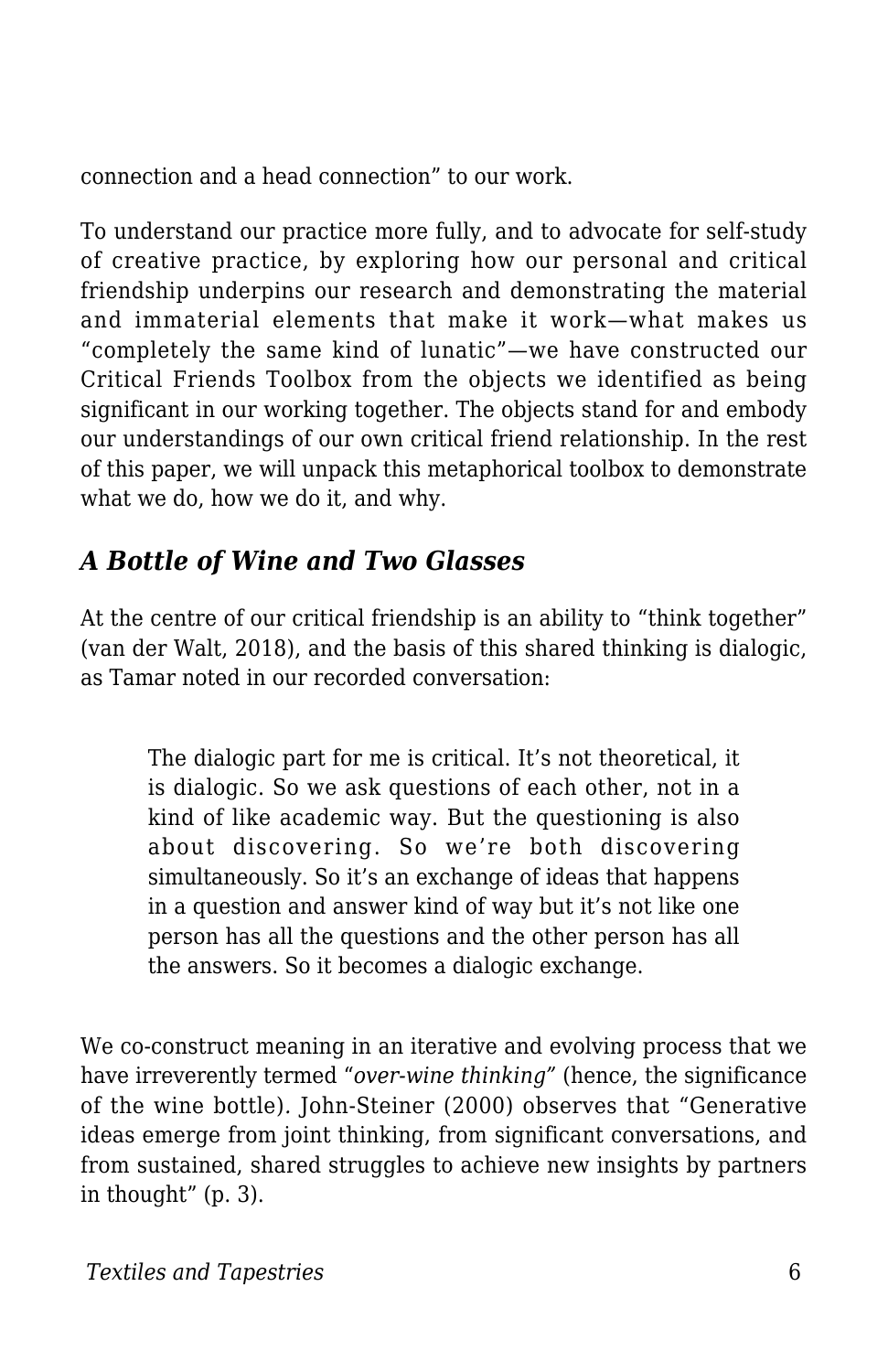Our 'significant conversations' demonstrate "shared sensibilities and ways of seeing" (Colin & Sachsemaier, 2016, p. 13), or, more simply, that 'two heads are better than one'. Each participant brings to this process their own sets of 'knowings', and through shared thinking, places those knowings at the disposal of others in the collaborative relationship. When this happens, as in our critical friendship, a sense of mutuality and interdependence emerges, and it is a relationship both synergistic and symbiotic.

The wine points to the playfulness and fun in our relationship. Our critical friendship happens under conditions of spontaneity, in ways that are not always serious, accompanied by a playfulness that shifts the feelings associated with a project into a realm of liberated thinking. According to Gordon (2009), what establishes something as play is "a set of features that shift the frame of an activity from one domain to another through the meta-message that 'this is play'. . . Playfulness is the attitude that makes this shift possible" (p. 4). The wine here operates as the metaphorical lever to open the experience to that meta-message; we can talk about big ideas and serious matters, without taking ourselves so seriously, within a space of playful possibilities. This is a generative space of "freedom and connection [that] makes transformation possible" (Gordon, 2009, p. 5).

### *A Digital Voice Recorder*

The voice recorder captures dialogue as it happens. Listening to our recorded conversations, we hear a flow of dialogue, often overlapping, punctuated by questions and challenges to each other to think in different ways; underlying it all is the sense of excitement to be engaged in this exercise of discovery.

In these conversations, the dialogic thinking and co-construction of meaning operate as processes of mutual appropriation**,** or 'speaking back' by which we are able to help each other to articulate what we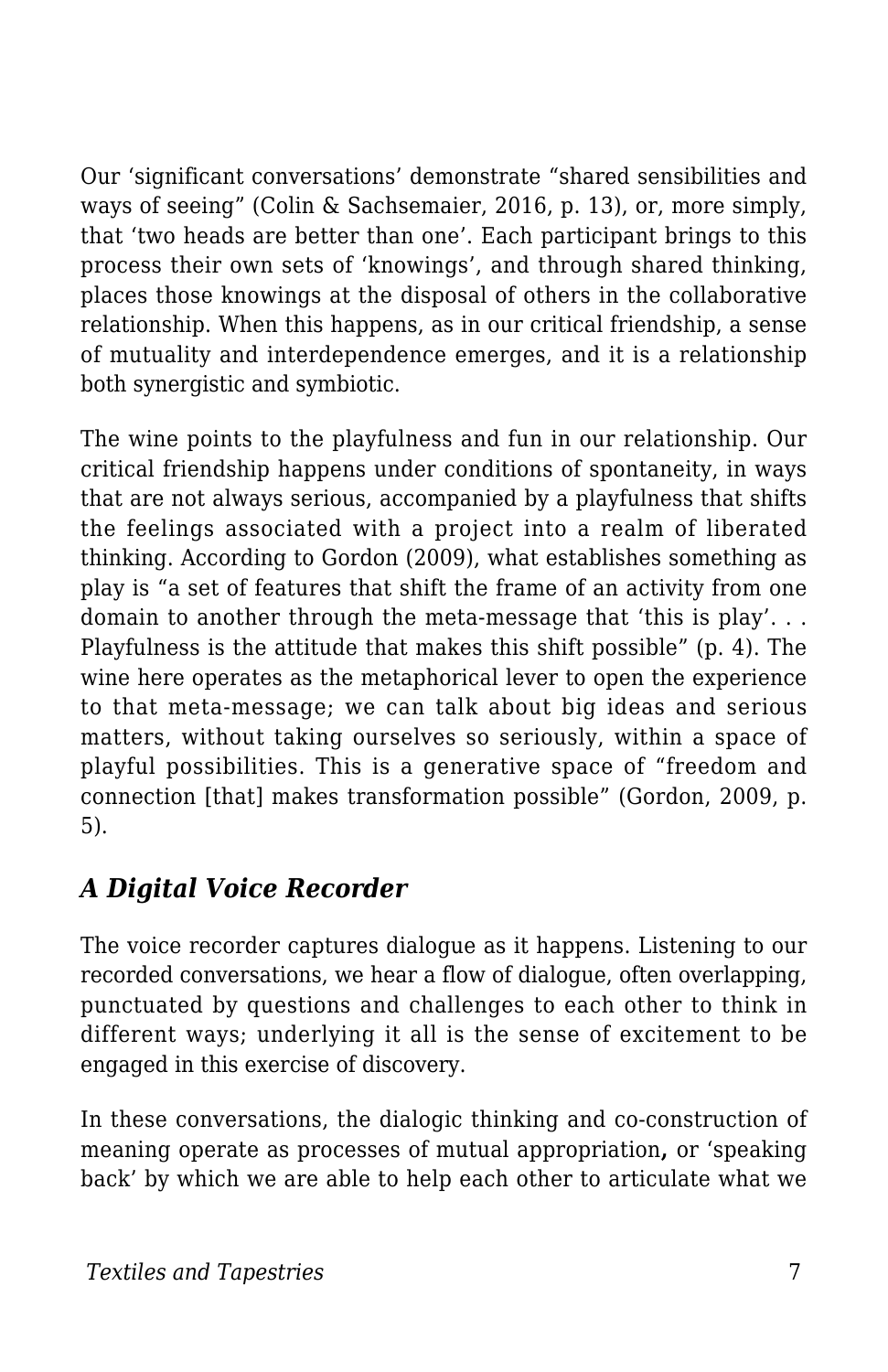know instinctively and implicitly, or what we are in the process of coming to know, as we grasp and articulate the emergent meanings and knowledge that lie within our work. The recorder becomes the vehicle for reflecting on both critique and questioning, allowing them to become generative factors in our work.

Critique, of course, can be a destructive force if mishandled. To avoid this, we try first to ensure that our critique is constructive, and second, to see the critique as something separate from our friendship, and not personal. We have found ourselves able to do this well because we are such good personal friends which allows us to trust the positive intentions behind any critique. Being constructive is equally significant; as Tamar noted, "There's no use to criticism if it's not constructive, particularly in the theatre. Why would you tell somebody that something's terrible if you can't tell them how to fix it?*"* In theatre, critique is part of our DNA, and the constant message is to 'take the note'<sup>3</sup>.

The voice recordings of our dialogues also reveal the presence of lateral thinking, or "thinking outside of the box". Our thinking process shows no linear logic; rather, as Tanya observes, *"*it's inventive, and it's creative, and it's sort of a little bit off the wall, but it takes us somewhere in a discursive way*".* This does not mean that we agree about everything; the discursive and dialogic space of our shared thinking is also a highly contested space. Indeed, disagreement and contestation are key components of the critical friendship dynamic; we see such contestations as wrestling with each other's ideas, which allows us to find alternative meanings and perspectives in our practice.

#### *A Teapot and Teacups*

We have probably drunk a million cups of tea together, and for us, tea signifies the power of listening and empathy. Our collaboration works because it is based on a willingness and openness to listening. Our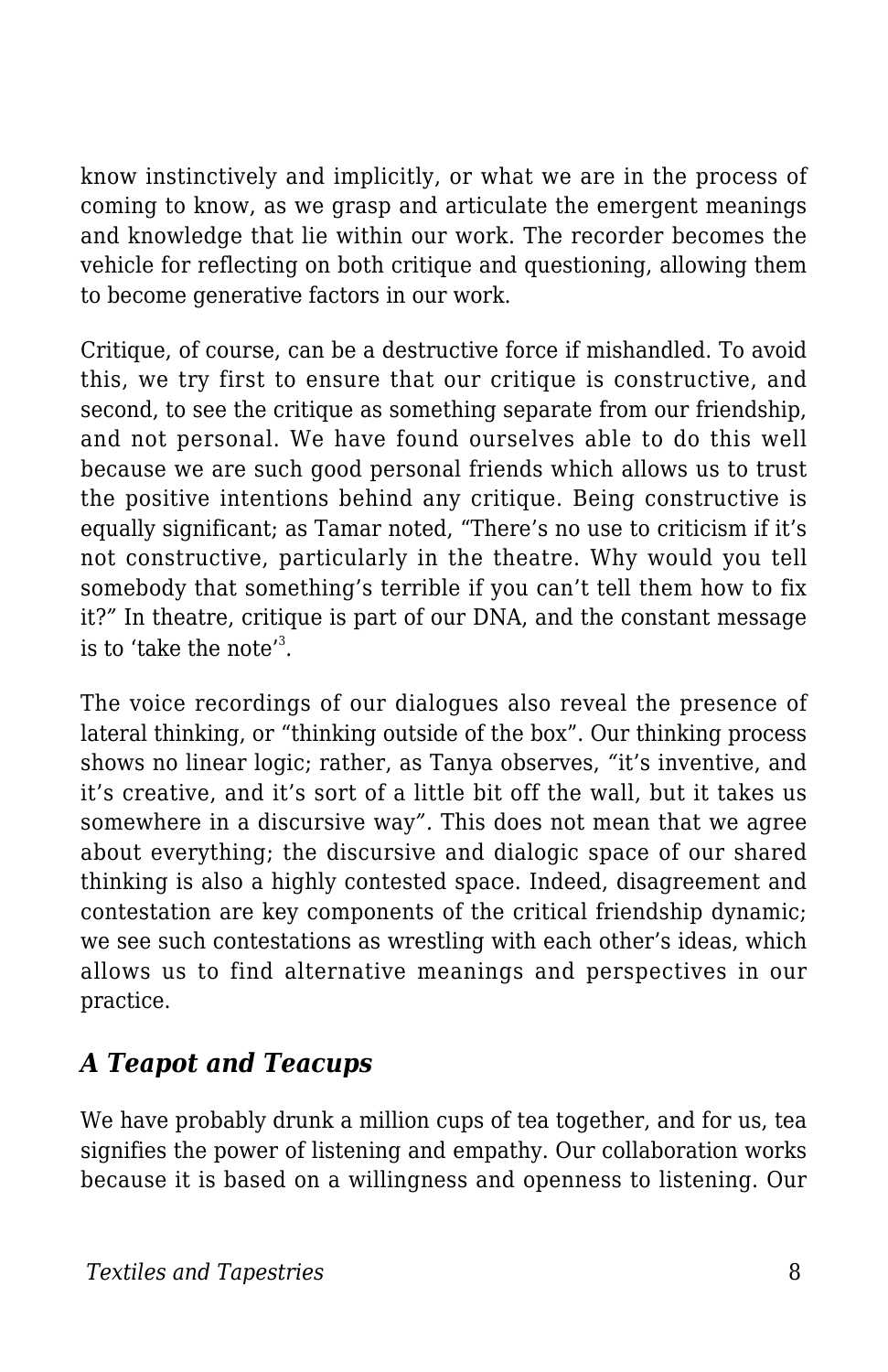friendship embodies "dialogic empathy" (Cummings, 2016), a "constant and open-ended engagement, responding and reacting to the other as actors respond to fellow actors" (Cummings, 2016, p. 6). Empathy is a crucial component of theatre practice, and we believe that our friendship, measured in those infinite cups of tea, offers a similar engagement in relation to our self-study research. Our conversations reflect the same dynamic quality in a process of recursive 'responsive engagement' where meaning emerges from and through engagement with the other. It is the opportunity to uncover and seek out new perspectives that makes an empathetic, dialogic friendship so powerful a research tool.

We share a willingness to compromise, to find the 'in-between' of our ideas, in what John-Steiner (2000) calls "mutual appropriation", the "result of sustained engagement during which partners hear, struggle with, and reach for one another's thoughts and ideas" (p. 199). Over the years of our friendship, we have learned that as long as we can boil the kettle and make tea, we can share our ideas, our struggles, our decisions, our reasons for being and doing, in a space free of judgment.

#### *A Notebook*

Our work begins with verbal brainstorming; we throw out ideas, phrases, references we think might be useful, crazy thoughts and eccentric connections; we make lists, play with word associations, doodle, and scribble down as much as we can. The notebook is the crucial physical accompaniment to this process, embodying the creative meandering which Czikszentmihalyi (2014) calls a "flow experience", or

The holistic sensation present when we act with total involvement. … It is the state in which action follows upon action according to an internal logic which seems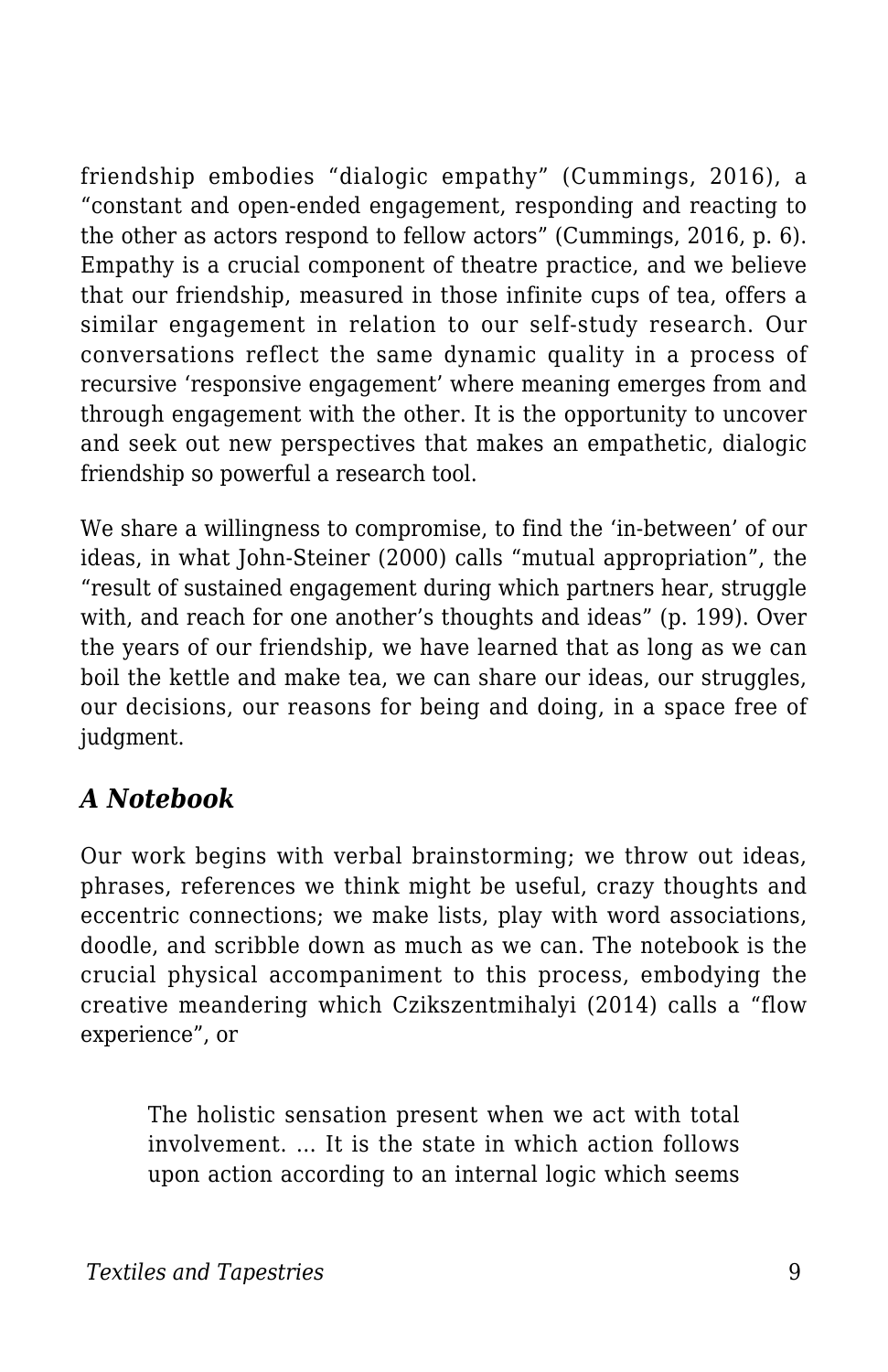to need no conscious intervention on our part. We experience it as a unified flowing from one moment to the next…. (p. 136-137)

Later, he defines this as an autotelic activity*,* or "things people seem to do for the activity's own sake" (p. 229). Extending this idea, Sawyer (2003) describes group flow as the state where "everything seems to come naturally; the performers are in interactional synchrony. . . [and] each of the group members can feel as if they are able to anticipate what their fellow performers will do before they do it" (2003, Kindle edition, loc 1113 of 5563). Sawyer (2003) calls this state "a magical kind of high" (Kindle edition, loc 1169 of 5563), where the group is completely immersed in the joy of their task, sparking ideas off each other in a close interplay between creative minds that generates a deep sense of pleasure. Our critical friendship is an embodied example of group flow in action, as we work almost instinctively and seamlessly off each other's ideas. It allows us to work organically 'at the speed of thinking' in a manner that is intuitive and visceral, following the map in our notebooks.

### *Chocolate Brownies*

We bond over chocolate; the brownies stand for the trust that underpins our friendship, and which is vitally important in researching our practice. Working with a critical friend to ensure the quality and trustworthiness of one's study requires sharing our "most current, least finished work" (Farrell, 2001, p. 151). This is when we need the most help; sometimes we are looking for answers, sometimes for guidance, sometimes for reminders, and sometimes just a shoulder to cry on and a voice telling us to get on with it. Only with trust are these things possible.

This speaks to Farrell's (2001) notion of "instrumental intimacy" (p. 151), which he says: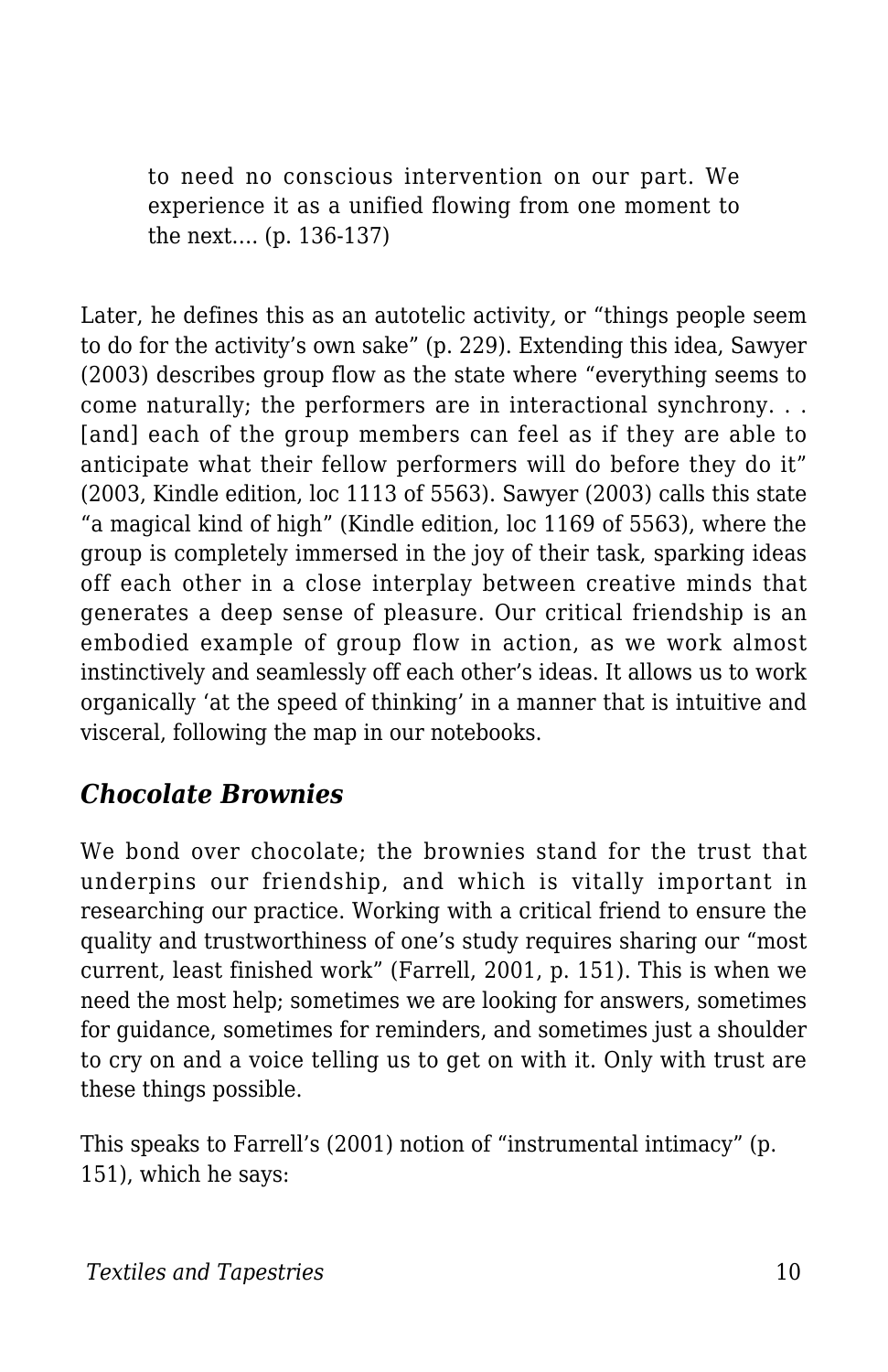...occurs when each begins to use the mind of the other as if it were an extension of his own...The boundaries between the self and other diminish until the members are able to think out loud together as if they are one person...it is common for the participants to find their ideas emerging in a cascading flow, such that neither one knows or cares who thought of the idea first. (p. 157-158)

This can only happen when members of a group, over time, deepen their sense of commitment to each other and their shared work. Such sharing requires "trust and confidence" (John-Steiner, 2000, p. 190), allowing the participants to trust each other enough to make themselves vulnerable and open their ideas to comment and criticism by others.

We trust each other implicitly, and we use this trust as a way of managing the risks of vulnerability and opening oneself to criticism. Because we know each other so well, and because we have worked together so long, we have a well-developed 'shorthand' that allows us to grapple with more and more challenging and complex ideas in our work, through a deep emotional and intellectual connection that results from our friendship . . . and a whole lot of chocolate brownies!

#### *A Trusty Computer*

Our conversations become emergent texts which we then share back and forth; each time the feedback operates as another level of critical engagement, echoing Samaras' (2011) hermeneutic spiral. It is a recursive process that keeps working through the stages of the research, with the level of interrogation deepening with each new round. The computer is the vehicle for this process, and by the time a paper, for example, is complete, there are numerous versions in our shared Dropbox folder. In this process, we pare away the tangential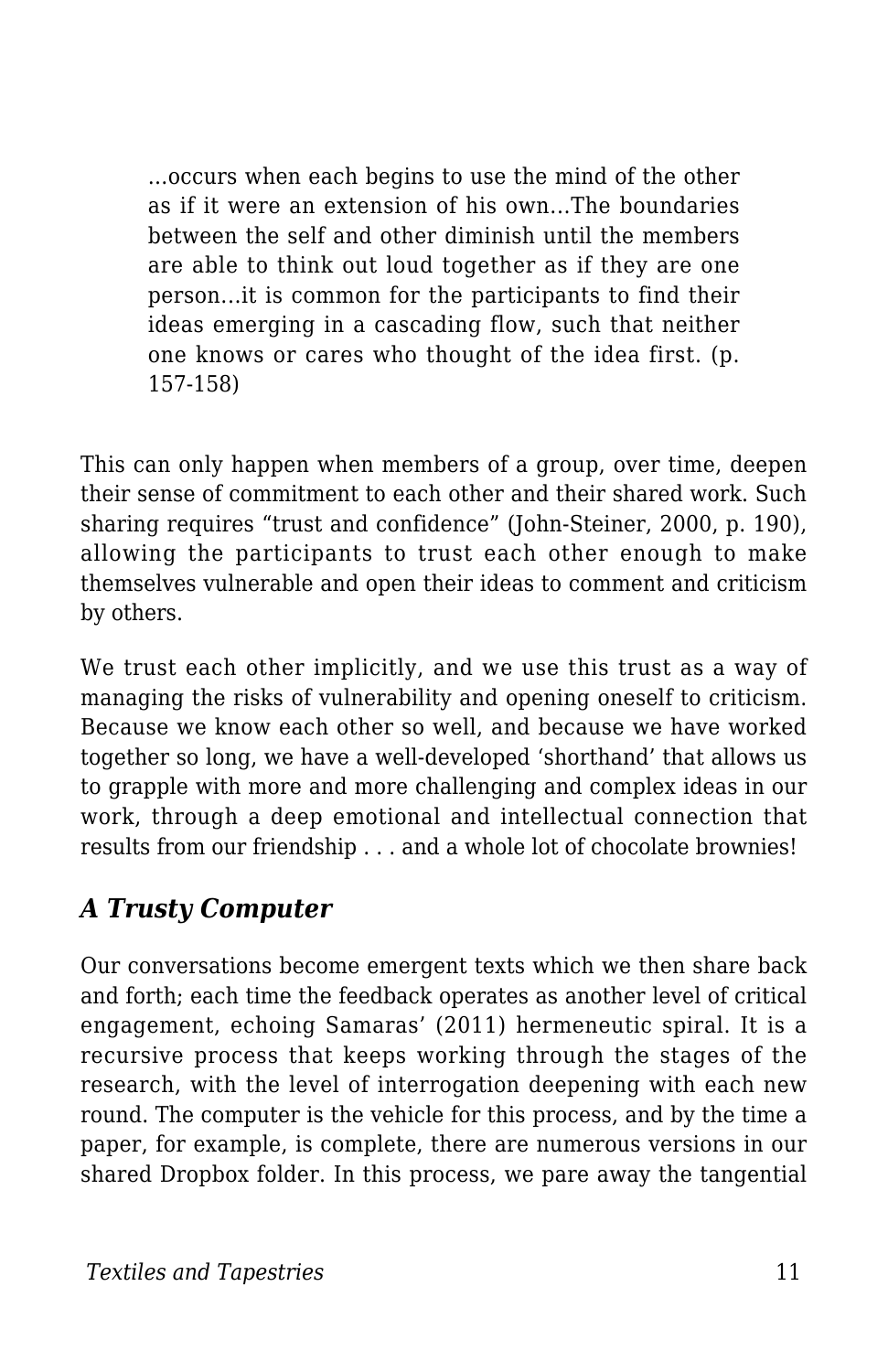aspects to reach the core focus of a study, with each of us taking a turn to play the editing game. By the time the final draft is complete, our joint-voices are inscribed in every paragraph and every word choice.

This co-construction of meaning is a product of John-Steiner's (2000) notion of "connected knowing" (p. 101). If two (or more) minds are working together creatively, then the meanings of their ideas and their insights have to be constructed through dialogue and mutual meaning-making, which is the root of co-constructed meaning. John-Steiner (2000) explains that "Thought communities enable participants to engage in the co-construction of knowledge as interdependent intellectual and emotional processes" (p. 196). Our critical friendship, we believe, operates as such a "thought community" and it does so because we share freely, without fear, embracing vulnerability as the necessary precursor to generating knowledge, allowing us to build something that is more than either of us might produce alone. This is the essence of critical friendship and what gives it its value as a core component of self-study methodology.

### *A Map or Guidebook*

We consider ourselves experts in academic tourism, which is of course fun. But it is not just for fun! For us, the map points to the necessity in the critical friendship of moving outside one's comfort zone, opening one's self up to new experiences and new possibilities, just as travel does. The critical friendship space is one of both comfort and discomfort; even the most constructive criticism can be painful. However, one must embrace the discomfort because it is those spaces that "moments of ideation" (van der Walt, 2018) can occur.

We see our travel experiences as formative in creating the wellspring of our ideas. Stepping outside of one's normal environment—either literally or metaphorically—makes one think differently; when one shares those different thoughts with someone else in dialogue, this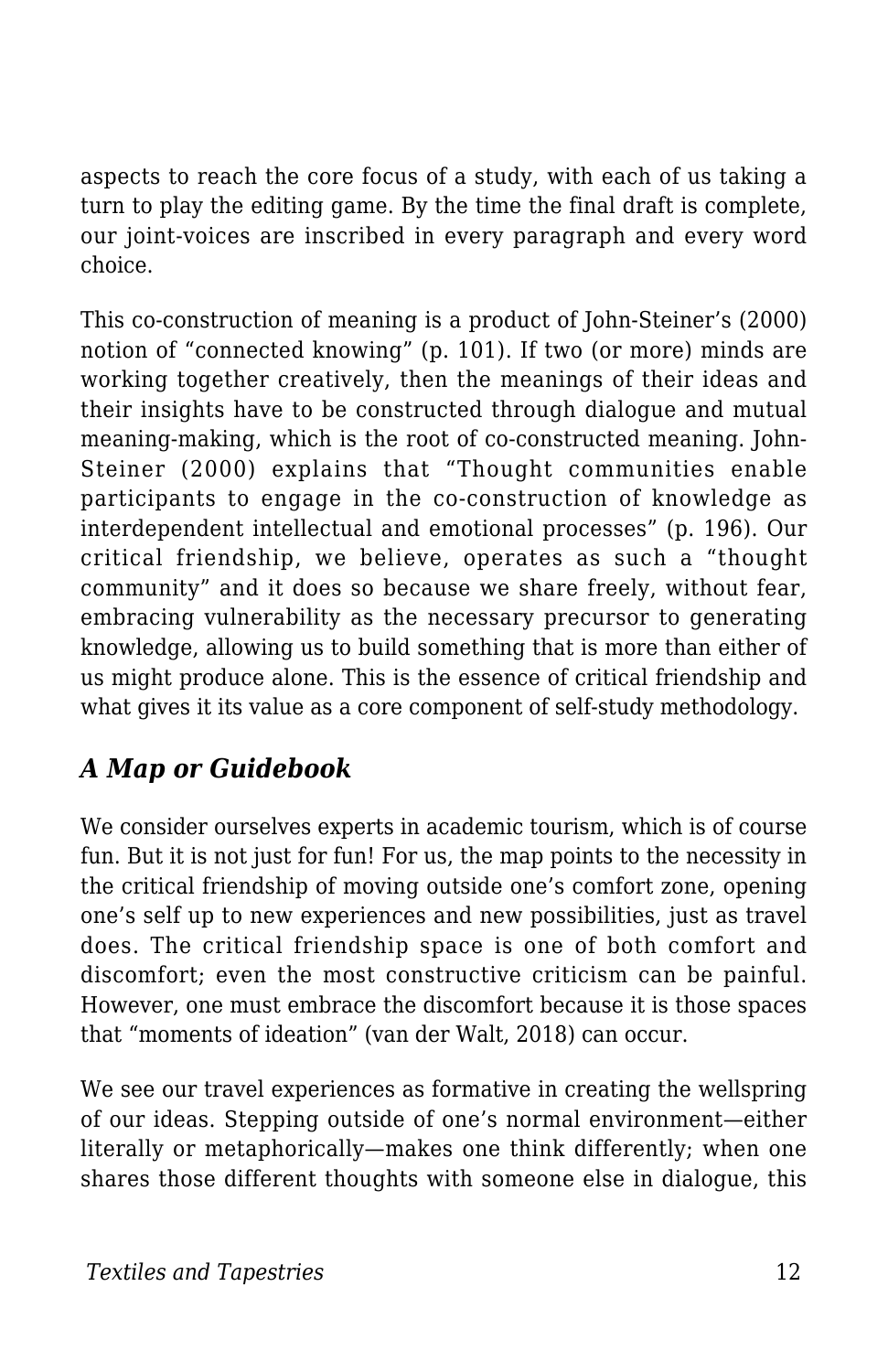leads to more thinking, in an infinite cycle of learning. Travel gives one time to 'wonder'; all those potentially dead spaces—airports, planes, trains, automobiles, queues— become living spaces in which to have fruitful discussions and generate ideas. As we noted in conversation:

Tamar: Sometimes it is important to get away from our normal environment to discuss our project. Definitely.

Tanya: Absolutely. Trains, planes, and... Tamar: And automobiles.

Tanya: And automobiles, and glasses of wine and...

Tamar: Absolutely. I can't recommend it enough. That's absolutely an essential part of it.

Tanya: It is, because you do need to be out of the space of everyday life, of the demands of the department, the demands of the children.

Tamar: And also, I think what happens when you go into a new space, whatever new space it is, you're taken out of a comfort zone in some way. So it makes you think and as soon as you think, things occur to you. And then because you have a dialogue, that thinking can then lead to more thinking; you are kind of thinking tangentially. And I think that happens when you move out of your habitual zones.

Tanya: Yes. And I think we've always been very good at kind of using those sort of strange spaces, like sitting on planes, we've always been quite good at using that sort of dead space, dead time, as a space in which to do a whole lot of creative thinking.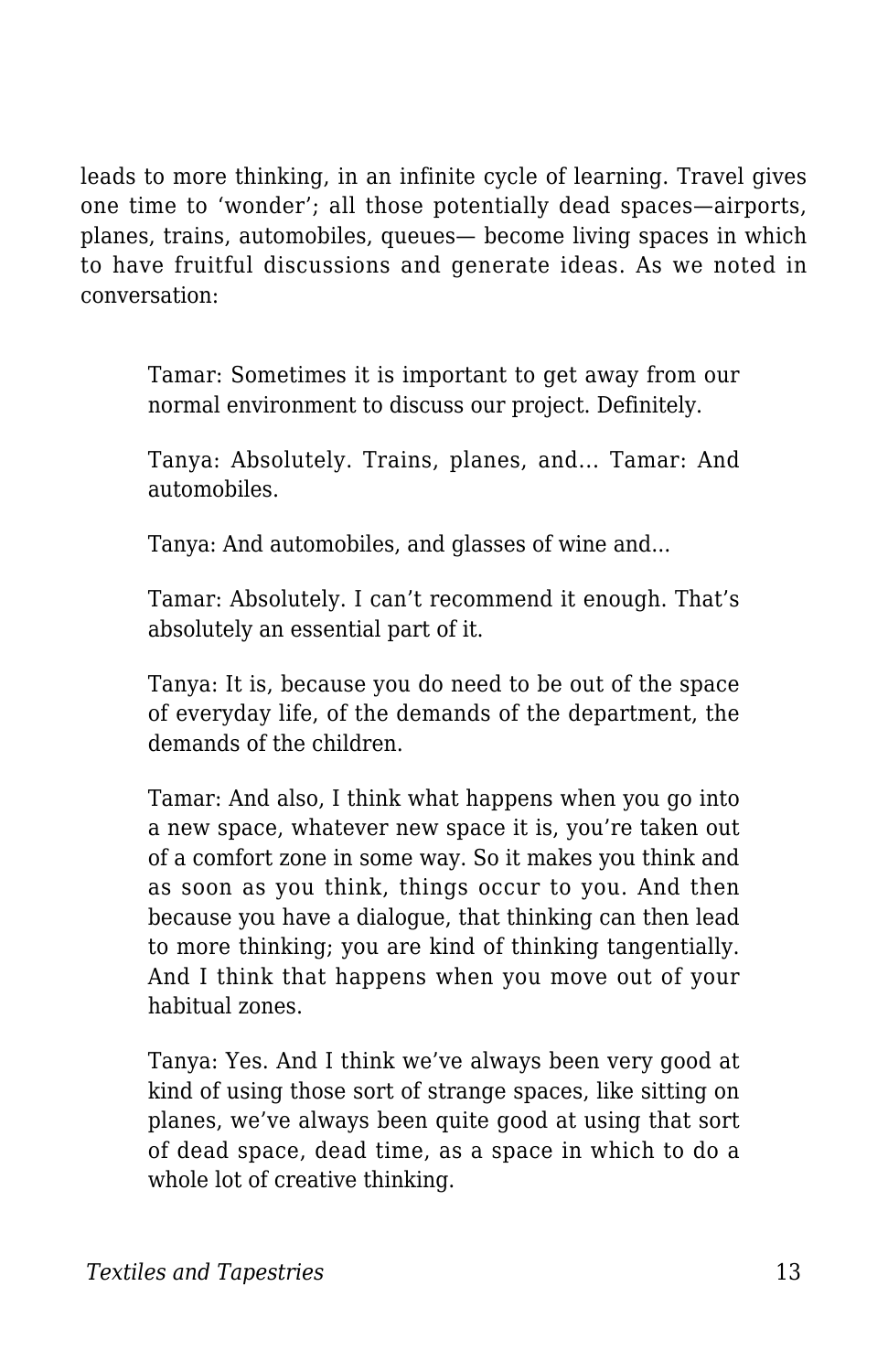By moving out of our comfort zone, and opening ourselves up to a range of experiences, we use the time and the place of travel as generative spaces for problem finding and problem-solving (Sawyer, 2003, 2007).

#### *Photographs*

At heart, collaboration involves a relationship between two or more people, who enter into a relationship of mutual interdependence. Simon Murray (2016) refers to this as a "force field where two or more people, practices, groups or organizations 'meet' to create an outcome (known or unknown) It is the spatial and dialectical 'betweenness' of collaboration" (p. 36). The idea of 'betweenness' aptly describes our critical friendship and is captured in this collage of photographs of us in spaces that are not academic– traveling, drinking wine in Buenos Aires, at Machu Pichu, on Easter Island, outside Shakespeare's house, having adventures, having fun, and creating a space of mutuality. Our critical friendship, like the photograph, is intersubjective and takes place in the intersectional spaces between our individual subjectivities. For self-study, this speaks to the interactional nature of the research; it is living, breathing, active engagement of the self with someone else, in a community, in the world, which gives it the power to become a change agent, to make a difference, for what Hamilton and Pinnegar (2015) call the "absent others" (p. 147). This is the "so what of what we do as teachers" (Samaras, 2011, p. 72), and as artists or researchers.

#### **Figure 1**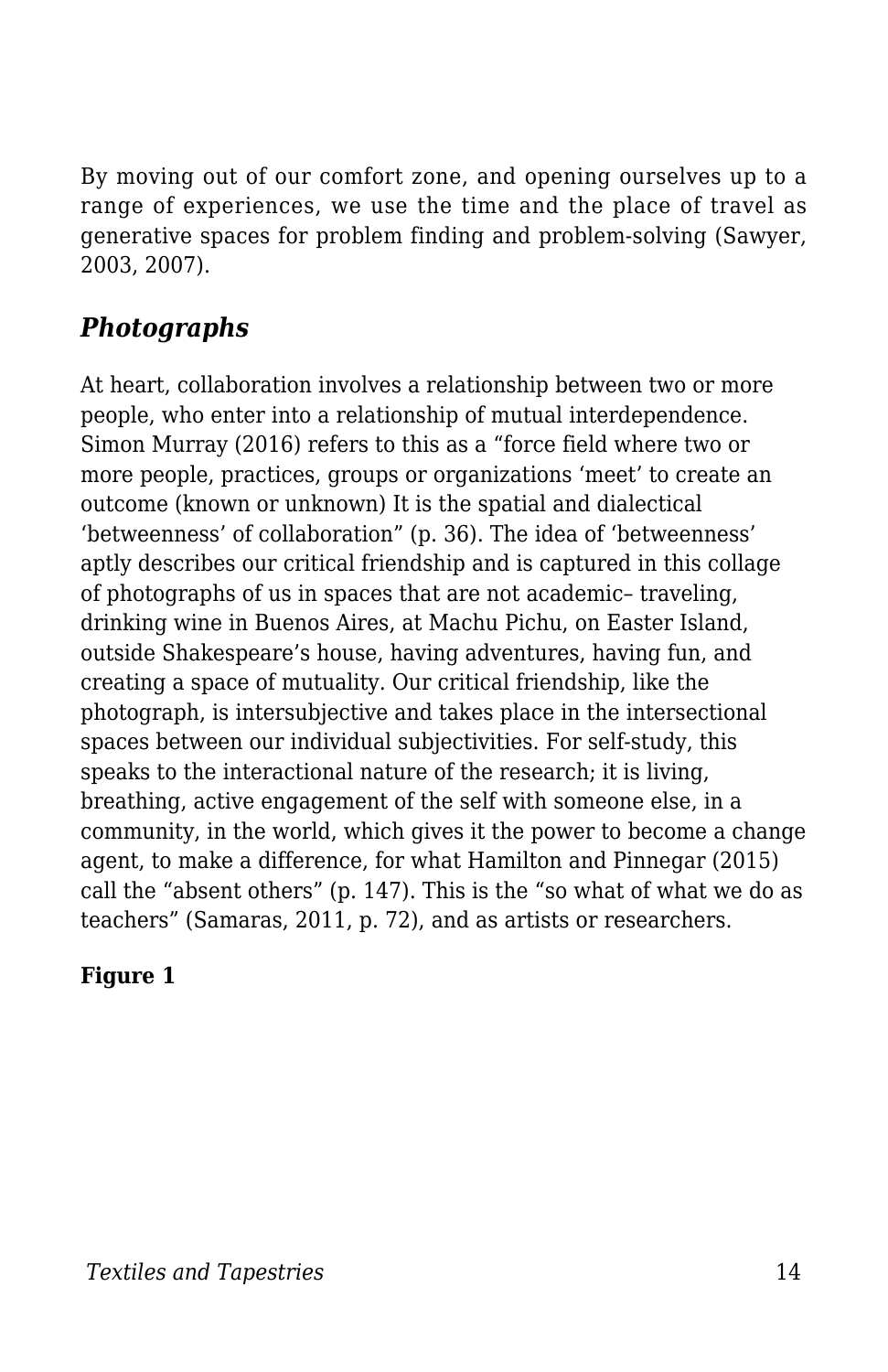

### **Conclusion**

This discussion of how our critical friendship and our collaborative working process function attempts to capture the tone of our friendship and its playful nature; and to demonstrate the theoretical concepts that explain the 'why' of our friendship. In doing so, we hope to help self-study researchers expand the potential of critical friendship, through highlighting the significance of the *friendship* part of the descriptor. We are aware that not all researcher relationships are like ours, and they do not need to be; what matters is the intent to imagine the critical friendship as a creative, collaborative space in which it is possible both to work and to play. We believe that the creative, collaborative friendship space constitutes a mutual zone of proximal development (Vygotsky, 1978; John-Steiner, 2000) where we teach and learn simultaneously, and enrich each other in the process.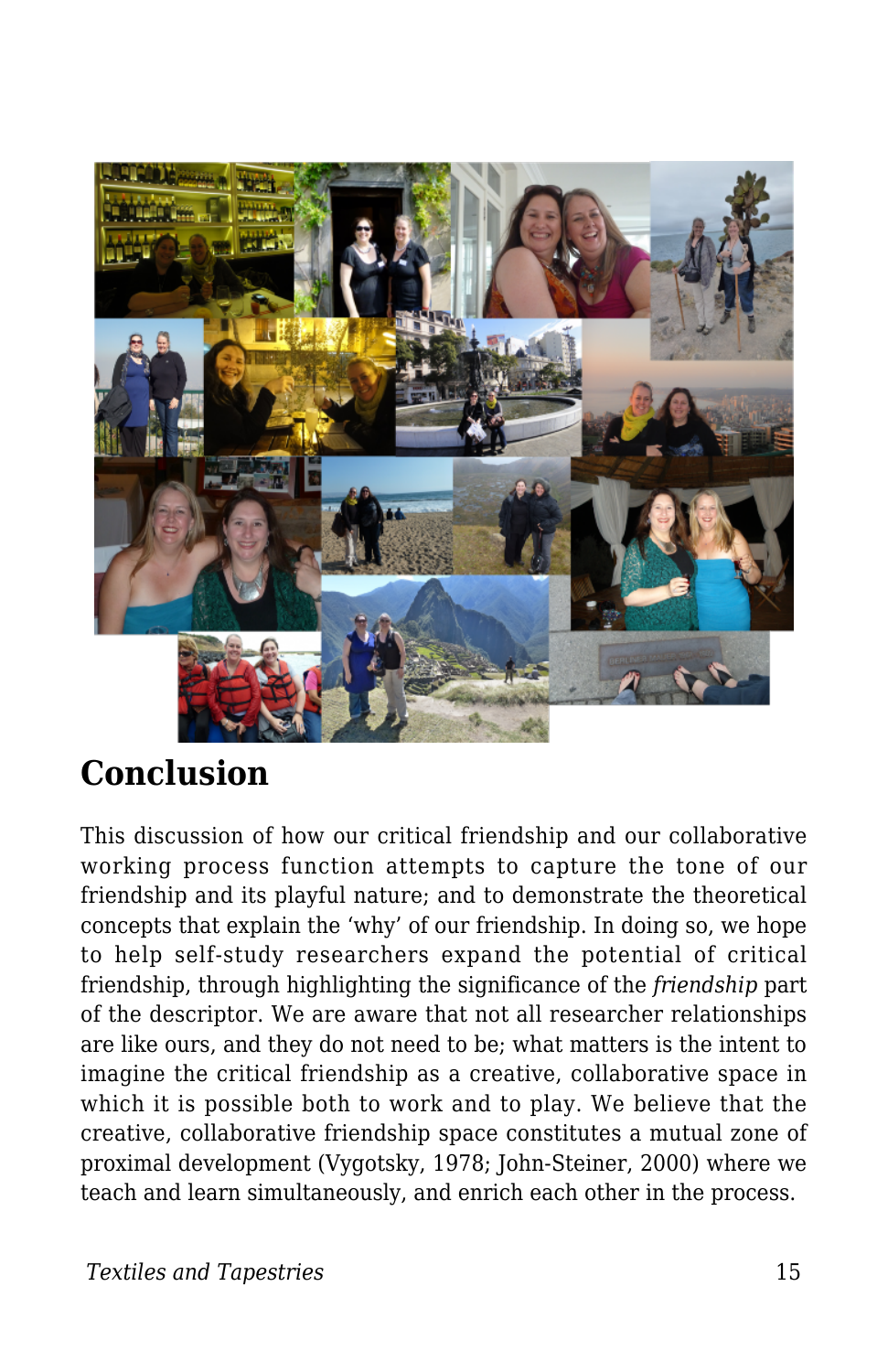<sup>1</sup>The RSI and the recorded conversation were then transcribed and analyzed closely to reveal "manageable themes, patterns, trends and relationships" (Mouton, 2001 p.108). All the quoted observations and insights from our data which are included in this paper are from the recorded conversation.

<sup>2</sup>Theatre in Education

 $3$  Directors frame their critique as notes given to performers and technical crew members during rehearsals, which form the basis for improving the work and are fundamental to the art form. Any serious theatre practitioner understands the necessity of listening to these observations in order to make their work better; not to do so would be self-defeating. Hence, the aphorism.

### **References**

Colin, N., & Sachsenmaier, S. (2016). Collaborative performancemaking in context. In N. Colin, & S. Sachsenmaier (Eds.), *Collaboration in performance practice: Premises, workings and failures* (pp. 1-24). Palgrave Macmillan.

Costa, A. L. & Kallick, B. (1993). Through the lens of a critical friend. *Educational Leadership: New Roles, New Relationships, 51*(2), 49-51. http://www.ascd.org/publications/educationalleadership/oct93/vol51/num02/Through-the-Lens-of-a-Critical-Friend.aspx

Csiksentmihalyi, M. (2014). *Flow and the foundation of positive psychology: The collected works of Mihaly Csikszentmihalyi*. Springer.

Cummings, Lindsay B. (2016). *Empathy as dialogue in theatre and performance*. Palgrave Macmillan.

Farrell, M. P. (2001). *Collaborative circles: Friendship dynamics and*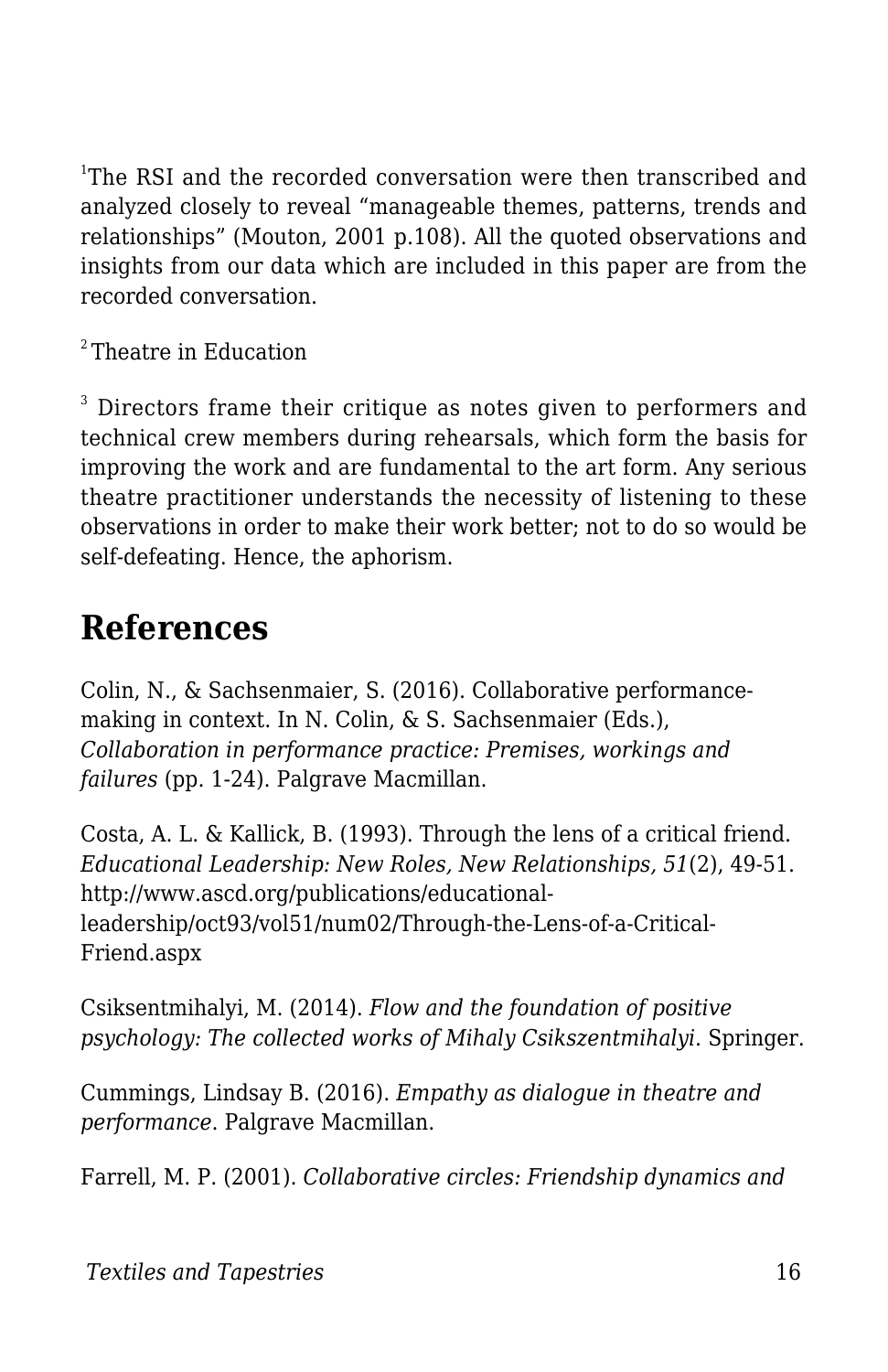*creative work*. University of Chicago Press.

Gordon, G. (2009) What is Play? In search of a definition. In D. Kuschner (Ed.), *From children to red hatters: Diverse images and issues of play.* University Press of America.

Hamilton, M. L. & Pinnegar, S. (2015). Considering the role of selfstudy of teaching and teacher education practices research in transforming urban classrooms. *Studying Teacher Education, 11*(2), 180-190. https://doi.org/10.1080/17425964.2015.1045775

John-Steiner, V. (2000). *Creative collaboration*. Oxford University Press.

LaBoskey, V.K. (2004). The methodology of self-study and its theoretical underpinnings. In J.J. Loughran, M.L. Hamilton, V. Kubler LaBoskey and T.L. Russell, (Eds.), *International handbook of self-study of teaching and teacher education practices* (pp. 817–869). Springer.

Meskin, T. & van der Walt, T. (2010). Writing 'Whiteness': Dramatic representations of Afrikaner white identity in post-apartheid South Africa – A comparative study of Athol Fugard's *Sorrows and Rejoicing* (2002) and Jason Xenopolous' *Promised Land* (2002). *The International Journal of the Arts in Society, 4*(5), 203-216. [https://edtechbooks.org/-eBAc](https://doi.org/10.18848/1833-1866/CGP/v04i05/35730)

Meskin, T., Singh, L., & van der Walt, T. (2014). Putting the self in the hot seat: Enacting reflexivity through dramatic strategies. *Educational Research for Social Change (ERSC)*, *3*(2), 5-20.

Meskin, T, van der Walt, T, Scott, L, de Beer, C. & Pithouse- Morgan, K. (2017). Shoes, suitcases, stones: Creative engagement with ourselves as artist-researcher-teachers through object inquiry. In D. Pillay, K. Pithouse-Morgan & I. Naicker (Eds.). *Object medleys: Interpretive possibilities for educational research* (pp. 175-196). Sense.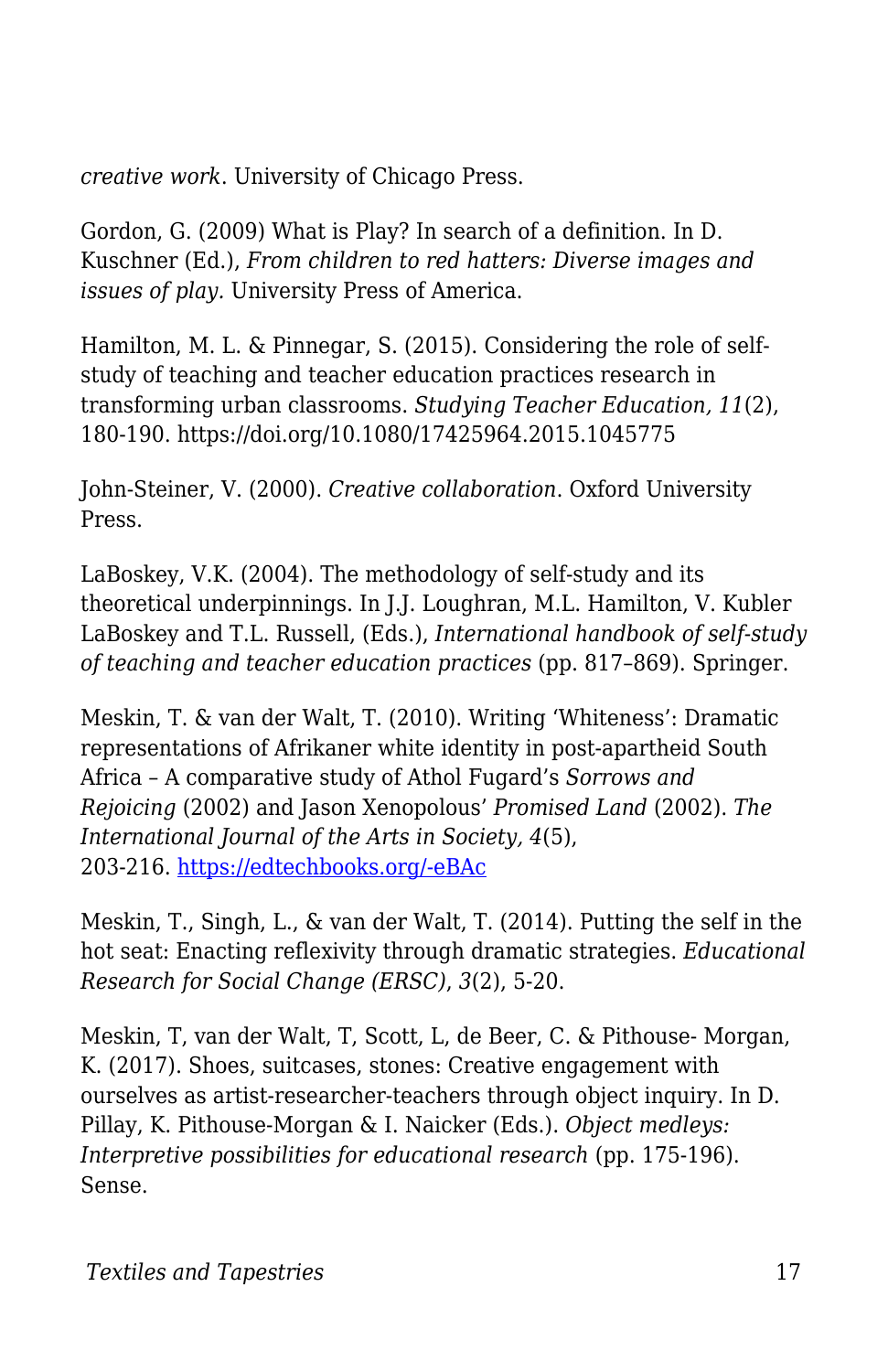Mishler, E. G. (1990). Validation in inquiry-guided research: The role of exemplars in narrative studies. *Harvard Educational Review*, *60*(4), 415-442.

Mitchell, C. (2011). *Doing visual research.* Sage.

Mouton, J. (2001). *How to succeed in your Master's and Doctoral studies: A South African guide and resource book*. Van Schaik Publishers.

Murray, S. (2016). Contemporary collaborations and cautionary tales. In N. Colin, & S. Sachsenmaier (Eds.), *Collaboration in performance practice: Premises, workings and failures* (pp. 27-50). Palgrave Macmillan.

Pahl, K. (2010) *Artifactual literacies: every object tells a story.* Teachers College Press.

Pinnegar, S., & Hamilton, M. L. (2010). *Self-study of practice as a genre of qualitative research*. Springer.

Pinnegar, S., Hamilton, M.L. & Fitzgerald, L. (2010). Guidance in being and becoming self study of practice researchers. In L.B. Erickson, J.R. Young and S. Pinnegar (Eds.), *Navigating the public and private: Negotiating the diverse landscape of teacher educati*on (The eighth international conference on self-study of teacher education practices), 203–206.

Samaras, A. P. (2011). *Self-study teacher research: Improving your practice through collaborative inquiry*. Sage Publications.

Sawyer, R. K. (2003). *Group creativity: Music, theatre, collaboration*. Lawrence Erlbaum Associates.

Sawyer, K. (2007). *Group genius: The creative power of collaboration*. Basic Books.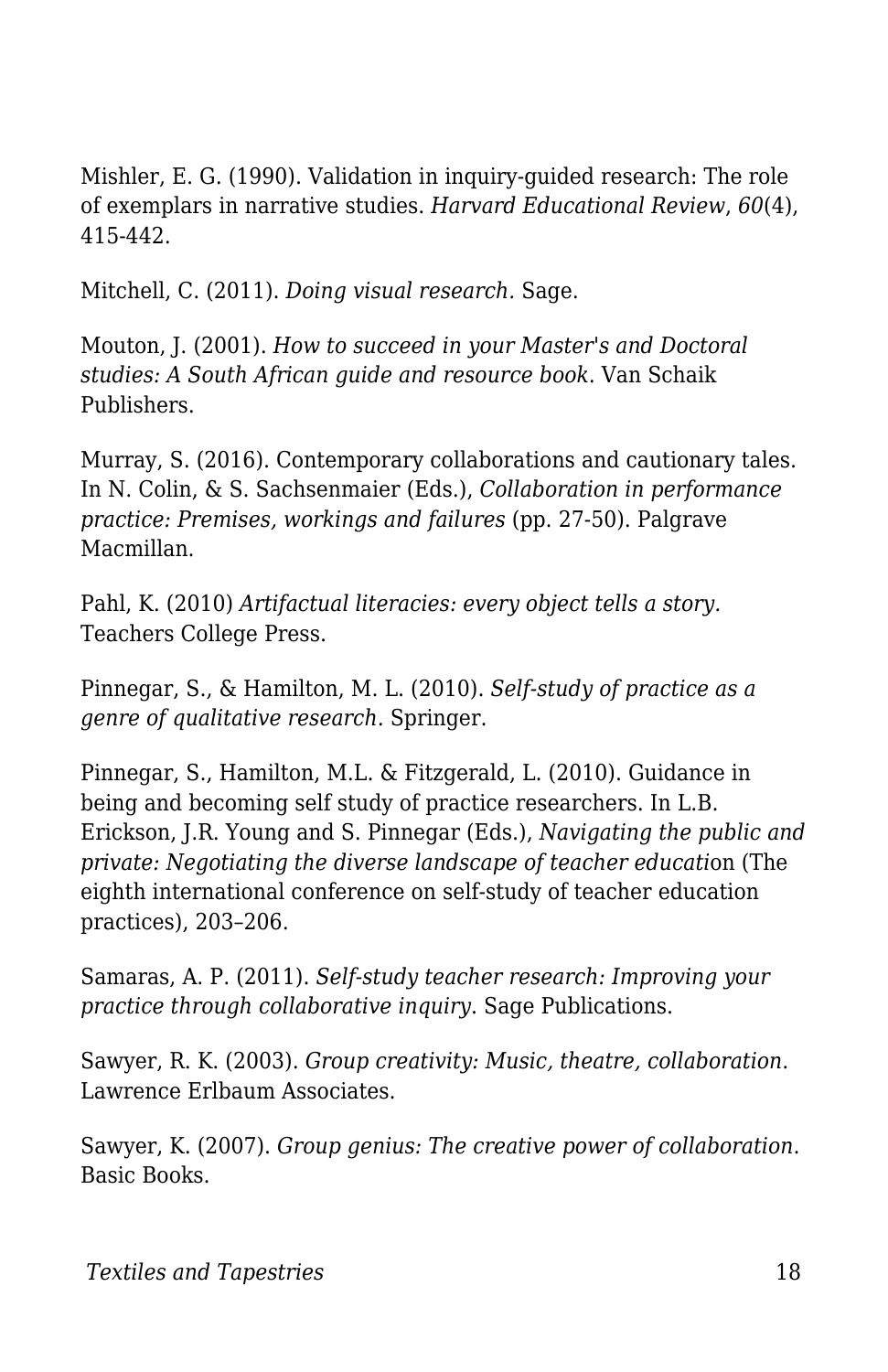Tillman-Healy, L. (2003). Friendship as Method. *Qualitative Inquiry, 9*(5), 729-749.

van der Walt, T. (2018). Co-directing, co-creating, collaborating: A self-reflexive study of my collaborative theatre-making practice. [Doctoral Dissertation. University of KwaZulu-Natal]. UKZN ResearchSpace. https://researchspace.ukzn.ac.za/handle/10413/17872

Vygotsky, L. (1978). *Mind in society: The development of higher psychological processes*. (M. Cole, V. John-Steiner, S. Scribner , & E. Soubermann , Eds.) Harvard University Press.

Whitehead, J., & McNiff, J. (2006). *Action research living theory*. Sage.



van der Walt, T. & Meskin, T. (2020). "We're Completely the Same Kind of Lunatic": Friendship as Method in Self